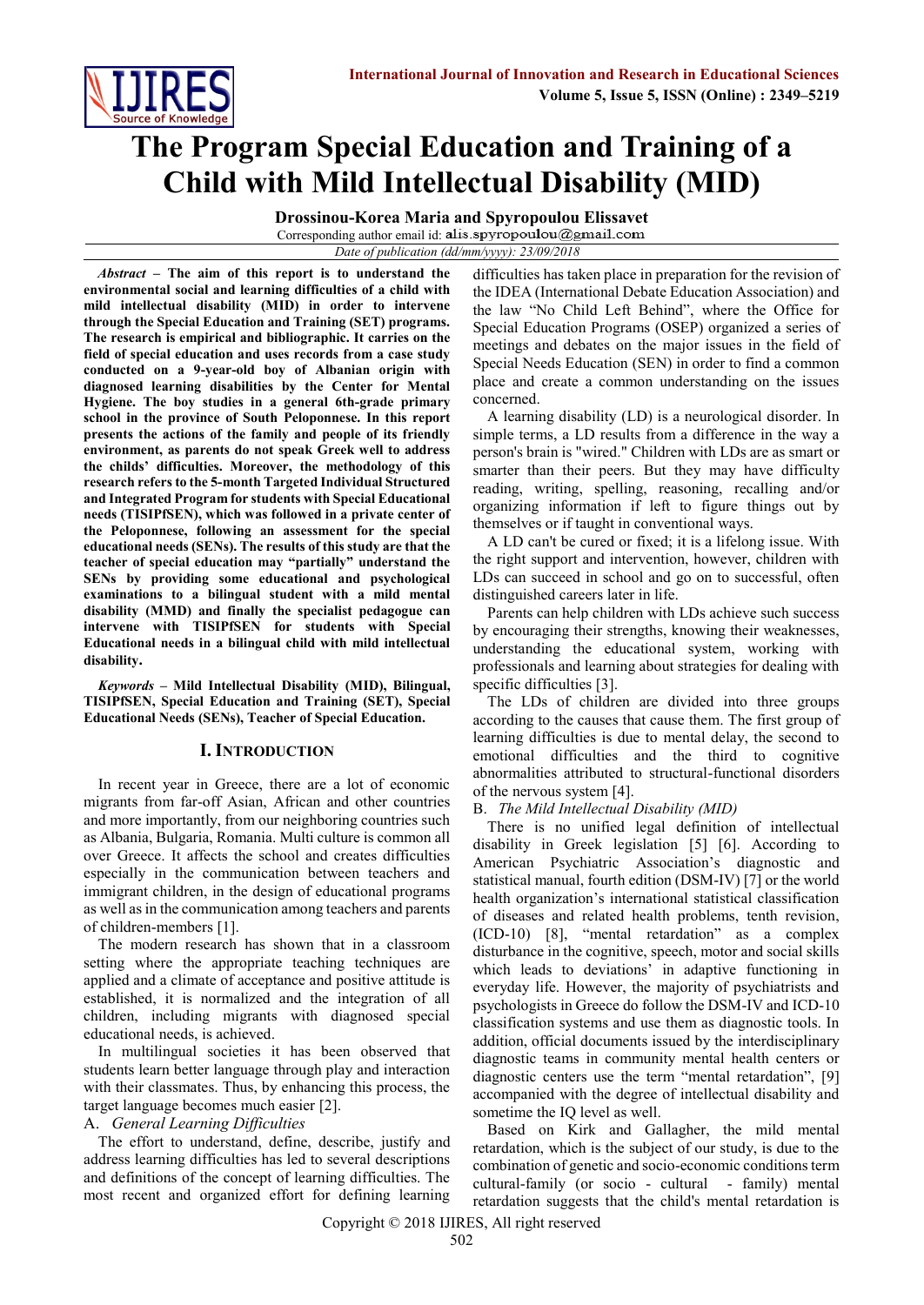

due either to environmental or genetic factors [10]. Cultural factors include contradictions between the child's family environment and the culture of the wider society, or environments that provide too many or too little stimulus [1]. Familial factors may also be involved in the sense that the child's family background is degraded or the genetic background of the family is inferior to the normal [11].

# **II. THEORY OF LEARNING DIFFICULTIES AND BILINGUALISM**

## C. *Clarification of Bilingualism*

Bilingualism is the ability of a person to possess and use two languages, according to Triarxi-Hermann [12] and Georgogiannis [13]. The "bilingual first language development" or the "bilingual development" is the situation, that a child grows with two or more languages at the same time and within them there is a cognitive, linguistic and psychological development, as well as its socialization.

The definition of this term includes the person's linguistic competence in reading, writing, pronunciation, and speech. In his daily communication, depending on the message he wants to convey, he uses different language sets and habits, such as syntax, morphology, phonology and vocabulary, sometimes with more or less success, thus completely changing his communication code.

D. *Clarification of Reduced Performance in Language Courses*

The need for communication requires two or more language systems to be processed in order to achieve the appropriate linguistic process. In order to successfully complete this linguistic process of a linguistic system, either written or spoken, an appropriate cognitive process is required, which is the result of the neurophysiological infrastructure of the person making this form of communication [3].

Therefore, in order to assess the possible diminished performance in bilingual language courses, it should first be considered the absence of learning difficulties but also the socio-cultural background of these pupils. It has been shown to have a significant impact not only on the languages and capacities of learning children but also on their motivation for school learning, living conditions and family status [14].

# E. *Clarifying Inter-Family Relationships*

Particularly important is the family environment where the child lives and grows the early years of their life. In families where negative conditions are observed, such as those mentioned above, children are neglected, their psychomotor needs are not met, and their linguistic and mental development is often slowed down. According to the views of American psychiatrists' [7] organic agents are more susceptible to heavy cases, while in mild cases intelligence appears to be less affected by organic and more than environmental factors.

In order to enable the smooth integration of children with disabilities into the common order, appropriate preparation should be made both for the parents of the child and for his classmates [1, pp. 118-154].

The parents of the child to be incorporated, if and when they want to integrate and seek for themselves, sometimes express anxiety. Sometimes they are disappointed with the first difficulties they encounter and regret accepting or asking their child to join the general school.

## F. *Existing theories on the Assessment of Special Educational Needs*

The historical and cultural differences in perceptions about disability show that its concept in conditions corresponding to the disease is historically defined. This medication refers to the "medical model of disability", which is an important component of the individual disability model. Mediation refers to treating disability as a synonym for the disease. The diagnosis process holds an important place in the medical model, but not just the treatment target. It serves multiple purposes, such as description, categorization, classification, prognosis, treatment, and pathology. Treatment is understood in the general sense of intervention, including the restoration of functional limitations facing the individual [15].

Theoretically, special education appears to be controlled by the views that frame the medical and the individual model, with a predominant demand to provide and demand services. In the opposite, the social model for special education, despite the universal proclamations on the rights of people with disabilities, is constantly seeking those associations in the environmental and systemic theorem that will promote the "normal" concept of accepting disability. It deserves are reported in this point the role of professionals in regard to the psychiatrists, phychotherapists, psychoanalysts that contribute the work of SET, participating and helping the schoolteachers in the process of incorporation  $[16, pp. 53-115]$ .

For more than thirty years in Greece the special education with special training was significantly identical. While the special education is conceived as a broader concept in terms of its interdisciplinary field of action, special education is an inclusive concept. Special education in Europe, with the example of Italy [17] and more generally at international level, is becoming more and more acceptable as a fact, with the transition to integration policy and practice in education being imperative. However, understanding integration requires the understanding of classroom rules for its members, set by the school or the wider local community with the functional use of language skills [16].

G. *Existing Theories for Assessing Learning Difficulties* 

According to modern pedagogical theories, especially that of ecosystems, the psychological qualities of a person (cognitive functions, emotions, behavior) are influenced by the individual parameters, namely ecological elements, social institutions, ties with individuals in the family and the community over the years. Human development is defined as the complex and two-way interaction of humanenvironment according the human ecology theory - biobiological model.

The social life of a person begins from the time of their birth. Bronfenbrenner, studying the psychological and sociological research that had been formulated so far, found that they had a lack of understanding of the complexity of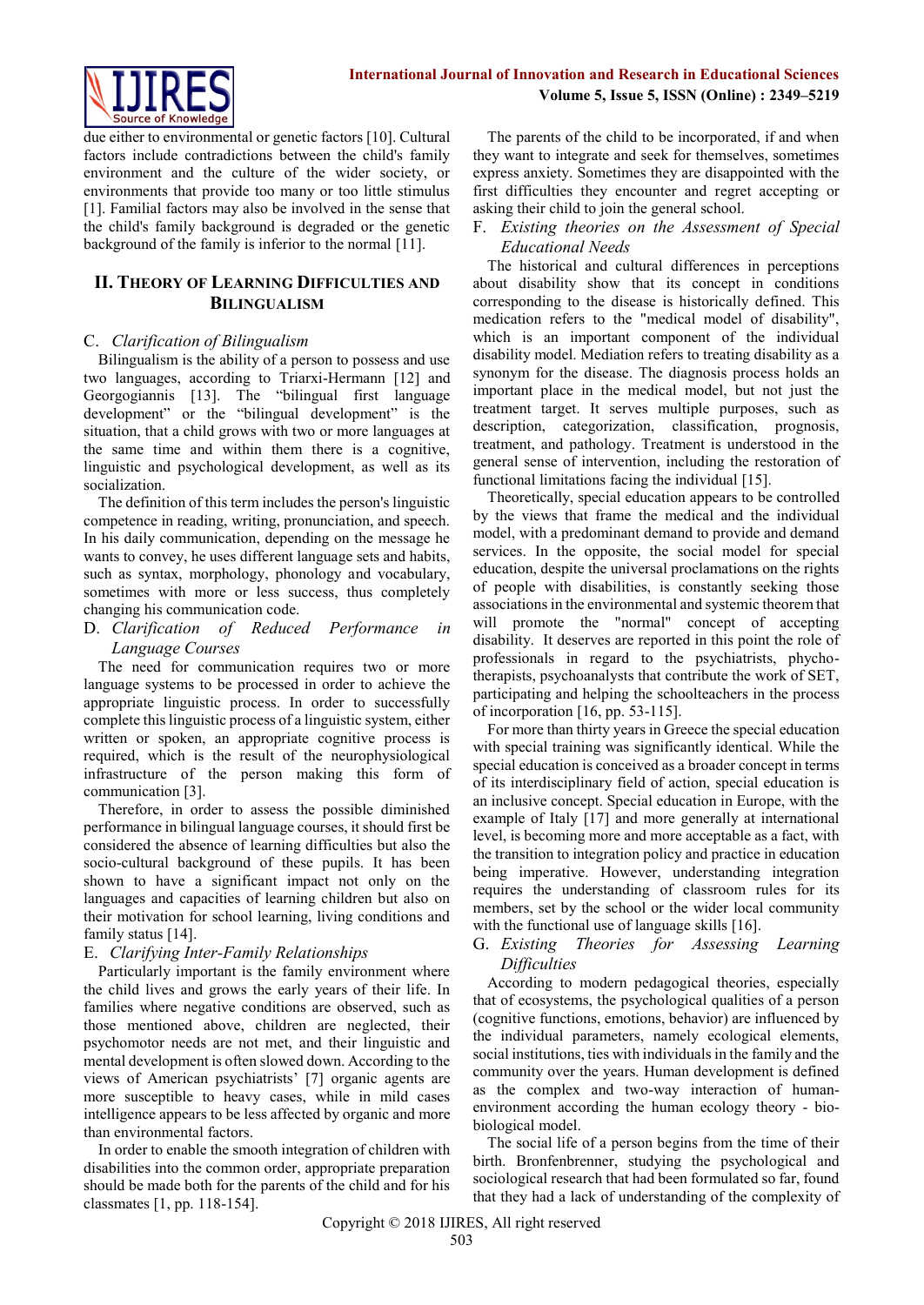

the person's developmental path. Most researchers focused on mother-to-child relationship. Bronfenbrenner does not reject these theories or the relevant findings, but stresses the need to include them in a broader framework, including many other factors in the wider social environment, ultimately, they also shape the binary relationship itself.

According to the Bronfenbrenner ecosystem model, the child belongs simultaneously to several subsystems. Frequently, the difficulties faced by the individual are only problems that arise from its interaction with the different systems.

This model highlights the importance of micro-media, out-and macro-systems in which the individual is involved and that affect the life of a pupil with special educational needs. He stressed that the importance of these systems is often overlooked, resulting in adverse effects on the quality of special education and training provided [18].

#### H. *Critique of Theories on the Relation between Special Education and Bilingualism*

The use of a linguistic system is a complex process that requires complex neurological processes. Students who have difficulty effectively implementing these language rules in the area living, depending on their time of residence, are subject to appropriate assessments with weighted assessment criteria, by certified bodies and individuals, to be included or not in the category of people with special or non-training needs. However, based on the above-mentioned theory of the ecosystem model in order to give valid and timely evaluation results for special education, it is imperative to study and evaluate the systems involved with the child.

# **III. PURPOSE**

## I. *Purpose of the Study*

The ability to learn and gain knowledge, is a key element of social, professional and cultural recognition. It is essential that the education system and modern society provide the appropriate methods for addressing learning difficulties [19] and specific learning difficulties such as Dyslexia. The faculty of learning belongs in the basic genetic specifications of human beings and requires suitable natural a social environment to take its excellent development every time. This paper aims to highlight factors involved in the Special Education and Training Program of a bilingual student with a mild mental disability. All in all, we have taken note of the pedagogical principle and that all children lack the same degree of learning abilities and achievements.

## J. *The Hypothesis*

Our study investigates whether the Specialized Education and Training Program in a bilingual student with a mild mental disability considers the complex economic and social environment of a particular student in combination with the form of mental disability. This is addressed in the following two conditions:

If a special teacher can understand the special educational needs by providing some educational and psychological examinations, a bilingual student with MID.

If the Specialist Teacher can intervene with a TISIPfSEN

to a bilingual student with a MID.

## **IV. METHODOLOGY**

Our research is empirical and bibliographic [20]. It refers to data in the field of special education and training. The methodology according to the observation methodology and the intervention methodology of people with special educational needs [21] evolves and is implemented in five separate stages for the creation of an TISIPfSEN program [22] with an emphasis on a case study of a male child in the third grade elementary school.

## K. *Case study: Student history*

Andreas was born in 2009, going to third primary general school of the provincial town of the Peloponnese Region. Both his parents are of Albanian origin. His father is 42 years old and is engaged in agricultural work. His mother is 33 years old and works in the restaurant. His father speaks and understands quite a lot of Greek, while his mother, very little. The marital relationship is not the greatest. There are domestic issues present while everyone tries to treat Andrea favorably, which is not to the child's benefit.

As far as the student's medical history is concerned, he was born with a normal delivery at 9 months and the parents did not report any allergies or diseases. The parents reported that he sat and walked at 9 months, spoke at 12 months, and combined words when he was about 1.5 years old. He got a sense of tightness at the age of two. At home, Andreas is generally calm and obedient, especially to his father, and to his mother he expresses irritability. A friendly face of the mother, who helps Andreas read, said during an interview: "The boy presents learning difficulties. He does not read well, he spells very slowly (at 1<sup>st</sup> class of primary school level), when he reads he forgets what sentence he is on, confuses letters (eg. 3/e, θ/φ, etc.), he cannot remember what he just read and the next day he forgets it all. He cannot concentrate on anything ... He is very smart because he is hanging out with big people. He has not been exposed to interacting with other r children. "Finally, he said that his teachers have the same picture. After evaluating his potential in a private center of speech therapy, psychotherapy and special learning in the Peloponnese Region, he was referred to the Mental Health Center. The competent psychiatrist diagnosis revealed that Andreas suffered from difficulties in the cognitive and learning sphere due to mild mental retardation. (Figure 1).

- L. *The Research Tools*
- 1) *Psycho-Technical tools for Observing Learning Difficulties*

The tools used to conduct our research were psychometric tools weighted in the Greek population. Initially, for the assessment of mental potential, a certified psychologist was used in the administration and interpretation of the Greek Wechsler Intelligence Scale for Children (WISC-III) [23].

Furthermore, the non-verbal trial-progressive RAVEN matrices were also administered. Raven's Educational CPM / CVS was designed to provide non-verbal and verbal estimates of the general mental capacity of children aged 4 to 12. It consists from coloured progressive matrices and

Copyright © 2018 IJIRES, All right reserved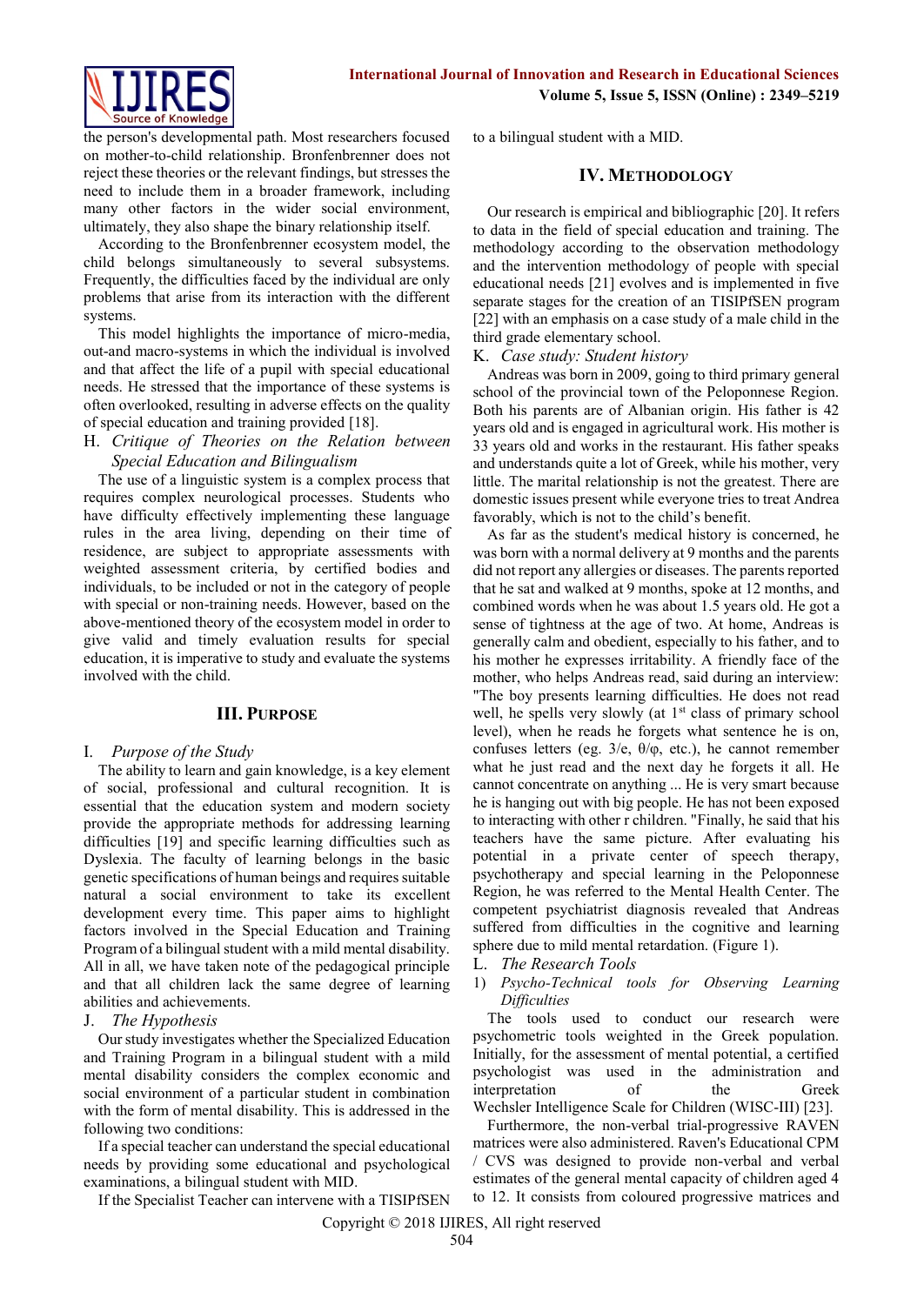

from crichton vocabulary scales [24].

The coloured progressive matrices measure the nonverbal ability of a person to draw conclusions in a visual context while vocabulary scales assess his verbal capability, which is related to familiarity with specific concepts and verbal information.

The combined use of coloured progressive with crichton's lexic test is the comparative advantage of Raven's Educational CPM / CVS, as it enriches the original nonverbal intelligence test with an important element of verbal intelligence [24].

For the assessment of learning abilities, the Athena test, the Detroit test of learning aptitude (DLTA-P3) and the Linguistic adequacy psychometric tool (LaTo-Linguistic Test a to z), which were awarded by a certified teacher in their delivery and interpretation. The Athena test is a batch of individual diagnostic tests, fourteen main and one complementary, which evaluate a wide range of cognitive, perceptual, psycholinguistic and motoric processes. The Athena test are in the form of psychometric scales and assess the level and rate of development of the child in both the 15 individual scales of the test and in five development areas, such as: mental capacity, direct sequence memory, integration incomplete performances, grapho-phonological awareness and neuro-psychological maturity [25].

Secondly, Detroit's psychometric learning instrument was used, which according to Anastasi, Urbina και Ebel is a criterion of acquired ability or competence. The Detroit (DTLA- P:3) consists of 115 questions covering a wide range of acquired competencies (mental-cognitivelearning). It evaluates 16 different abilities and is suitable for children from ages 4.0 to 7.11. The areas tested abilities for linguistic composition, including the area of Verbal and the Non- Verbal.

The performance is presented in a table where the leftperpendicular column shows the Typical Grades (TG) from 1-20 that the student gathers in each test composition examined, and on the horizontal side the test compositions (verbal, non-verbal, increased caution, limited attention, kinetic, non-mobile). The initial grades of the criterion are converted to Standard Degrees (SD) which allow for an equitable comparison of a person's performance in all the criterion's contextualities because the initial grades are not appropriate for evaluating the performance of individuals.

Finally, the psychometric criterion of Linguistic Adequacy, which is a language proficiency test suitable for children and adolescents aged 4-16 years, was granted. The objective of the criterion is to assess the adequacy of the linguistic elements of speech (phonological-morphologicalsemantic) at the level of recruitment, organization and expression, the assessment of the ability to understand and organize the oral and written speech associated with the learning process and the highlighting special student profiles so that appropriate programs are designed for students with weaknesses. This criterion presents the student's profile with a graphical representation as in Detroit, where in the left-vertical column the Typical Grades (TG) from 1-20 are computed by the student in each test composition examined, and on the horizontal side the compositions tested. The analyzed compositions in the LATO concern the Recruitment, the Organizational and Expression System, the Semantic and the Phonological Elements, and finally, the Morphosyntactic Element is examined.

### 2) *Targeted Individual Structured and Integrated Program for Students with Special Educational needs (TISIPfSEN) [26]*

The TISIPfSEN is applied as a pedagogical tool in a case study [27]. This negotiates the heterogeneity of learning difficulties and attempts to achieve solutions in conventional classes, united, because it is impossible, for economic, social and pedagogical reasons, to address the problem of education by setting up different schools [28].

The TISIPfSEN unfolds in five phases of a specific teaching methodology of systematic empirical observation and the data the teacher collects through the participatory teaching process in the classroom and refers to the individual, family, school history and the diagnosis of the individual.

The first phase refers to systematic empirical participatory observation. It considers the student's individuality, family and school history based on parents 'and teachers' reports. Also, the observations of the special educational training and the data of the learning disabilities have recorded in the diagnosis from the public services which are known in Greece as KEDDY (Centers of diaforodiagnosis diagnosis and support) [29].

# M. *Informal Pedagogical Assessment (IPA)*

The Informal Pedagogical Assessment (IPA) is the second phase of TISIPfSEN. The observation method is used to gain information about the pupil's cognitive level and to record his difficulties. The observed behavior is encoded using an observation key, the so-called Basic Skills Checklists (BSC). These include in the educational book for the special teachers and the pupils with special educational needs with learning readiness activities in the topics from the oral speech, psychomotricity, mental abilities and emotional organosis [30]. Our lists help us to identify the student's differences in the expected development of his abilities.

The BSC is done in four levels, in terms of the levels of Learning Readiness developed by the learner, in terms of skills they have developed in order to meet the objectives of the other modules the Framework for the Curriculum for Special Education (FCSE), in specific learning difficulties and general learning difficulties based on the curriculum analytical program.

# N. *The Process of Collecting and Processing Data*

The process of collecting data with the records according to the intervention methodology with TISIPfSEN and the third phase is based on the specific pedagogical and didactic methodology and focuses on the formulation of the teaching goal and the formulation of the curriculum. In the present research the goal is: "To be spoken or written in 2-line text with 10 words of vowel structure".

To achieve this goal has to be analyzed [16] in individual activities such as recognizing the upper and lower-case letters of the alphabet, learning how to write letters and gaining phonological awareness of the Greek language. O. *Research Constraints*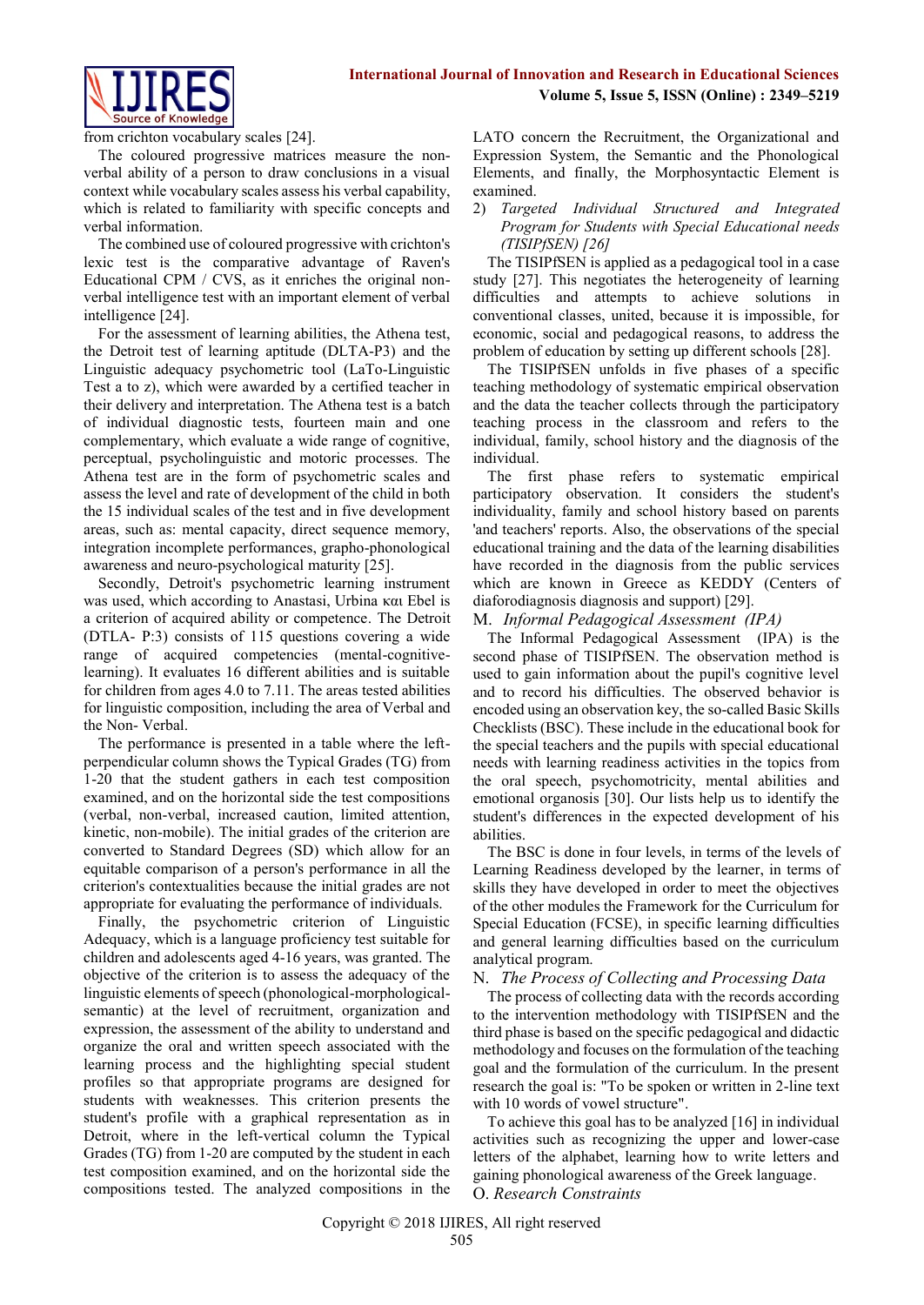

The limitations of observation were found in the fact that it records information from parents and the results of psychometric tools. The intervention took place in 30 meetings of 50 seconds from June to October 2017, in a private center for speech therapy, psychotherapy and special education of which the four meetings were the delivery of psychometric tools. Furthemore in regards to Andreas, since November 2017, he did not attend an intervention program as the TISIPfSEN, in an integration section, nor has any new updated opinion from a public body.

## **V. RESULTS**

After the study, the two-research question show that the specialist educational needs by providing some educational and psychological examinations to a bilingual student with a mild mental disability the achieved through intervention by TISIPfSEN.

P. *The Teacher of Special Education May "Partially" Understand the Special Educational needs by Providing some Educational and Psychological Examinations to a Bilingual Student with a Mild Intellectual Disability (MID.*

The first research case refers to the observation program of special educational needs by providing certain educational and psychological criteria provided to a bilingual student with a mild mental disability. In particular, from WISC III (Figure 2), 10 basic tests (5 words and 5 practices) and one supplementary were given.

It was found that three basic cognitions were extracted from the basic tests. The indices, (Intelligence Quote, IQ) which are measured with the same metric scale, in which the mean is 100 with a standard deviation of 15 units. The results showed that the Verbal Comprehension Index (VCI) is 67, the Practical Intelligence Index (PII) is 76, while the General Intelligence Index (GSI) is 68. The results show that the two indicators (VCI and PII) fall within the limits of Light Delay of Mental Delay, while DML in Marginal Intelligence. Immunogenicity is observed between the standard test scores, ranging from 1 to 10. In particular, it had a low performance in the "Arithmetic" (Standard Grade 1) and "Similarities" tests (typical Grade 2) while high performance in the "Coding" test (standard grade 10). The General Intelligence Index classifies him as a Light Mind Delay. Also, with the Non-Verbal Testing Progressive Raven Matrix tool, it was found that after the tests were completed, the intelligence index was defined as 81 and refers to marginal intelligence.

With the Athina Test, Andreas seems to be quite low in all trials. While his low mental capacity and clues of cultural deprivation are confirmed, the diagnostic assessment chart (Figure 3) is presented and it is noted that during the administration of Athena Test he was quite cooperative. The assessment was completed at a one-hour meeting. Results show his performance as inadequate at all scales except for three which show a marginally low performance.

With Detroit Test of Learning Aptitude (DLTA-P3), Andreas presents a relatively homogeneous profile in based

on this. It collects a Learning Competence Quotient (MMS) equivalent to 66 points (with an average of 100). The curve of its profile (Figure 4) is not fluctuating. Almost all of the test results are far behind the average performance of his peers. More specifically, in the conjectures examining the Language Area ("Vertical") has a Standard Grade (SG) = 2- (with an average of 10) while in the "Non-Verbal" it has 5 SG. In the Attention Area, he gathers in the "Increased Attention" 3 SG and "Limited Attention" 6 SG. In the Kinetic Area, he presents in the "Kinitikos" 3 SG and "Nonmotor" 3 SG. In the areas increased attention, kinetic and non-moving, which collects 3 TBs means that there are more than two standard deviations from the average performance of his peers.

With the Literacy Psychometric Instrument (Lato I), Andreas has a Language Competence Quotient (LCQ) that corresponds to 52 points with an average of 100 (Figure 5). In the examinations that study the test, Andreas is at a very low level for his age 2-SG, the recruitment system, the expression system, the semantic element and the morphosyntactic element. While it collects 3-SG the organizational system and the phonological element.

With the pedagogical tool and the Hetero-observation from TISIPfSEN, we recorded that at the beginning (firstfourth week of individual meetings) Andreas expressed strong negativity in any activity required writing and reading. In fact, he immediately lowered the tone of his voice and complained that he was tiny to do lessons and write. He was very familiar with finding ways to avoid things. Eye contact was not steady, as he constantly looked around the room as if looking for something and constantly inquired about things that were irrelevant to the lesson. He did not know his relations to his relatives. He considered his cousins living in Albania to be his brothers. Still, his place of origin was not clear to him. For instance, he thought he was from a region of island Crete.

*Q. The Specialist Pedagogue can Intervene with targeted Individual Structured and Integrated program for Students with Special Educational needs TISIPfSEN in a Bilingual Child with MID*

The second research case refers to the intervention program of Special Education and Training to a bilingual student with a mild mental disability and the results showed that the didactic interventions did support Andreas' special educational needs enough, but the problem was not addressed globally because it was interrupted the TISIPfSEN. The teacher in his class confirmed the child's progress. While in a small provincial town everyone was looking at Andreas' different. Dedicated pedagogical methodologies and applications targeted teaching interventions had the following objectives.

The didactic interventions had the following objectives

- 1) Teaching Intervention: Identify images with a common original voice, A and B, write letters A and B in upper and lower case characters and wait for a turntable to create a pie with 5 triangles.
- 2) Teaching Intervention: Assign images with a common initial phoneme, B and D. Writing of D with uppercase and lowercase characters. A game of concentration and attention.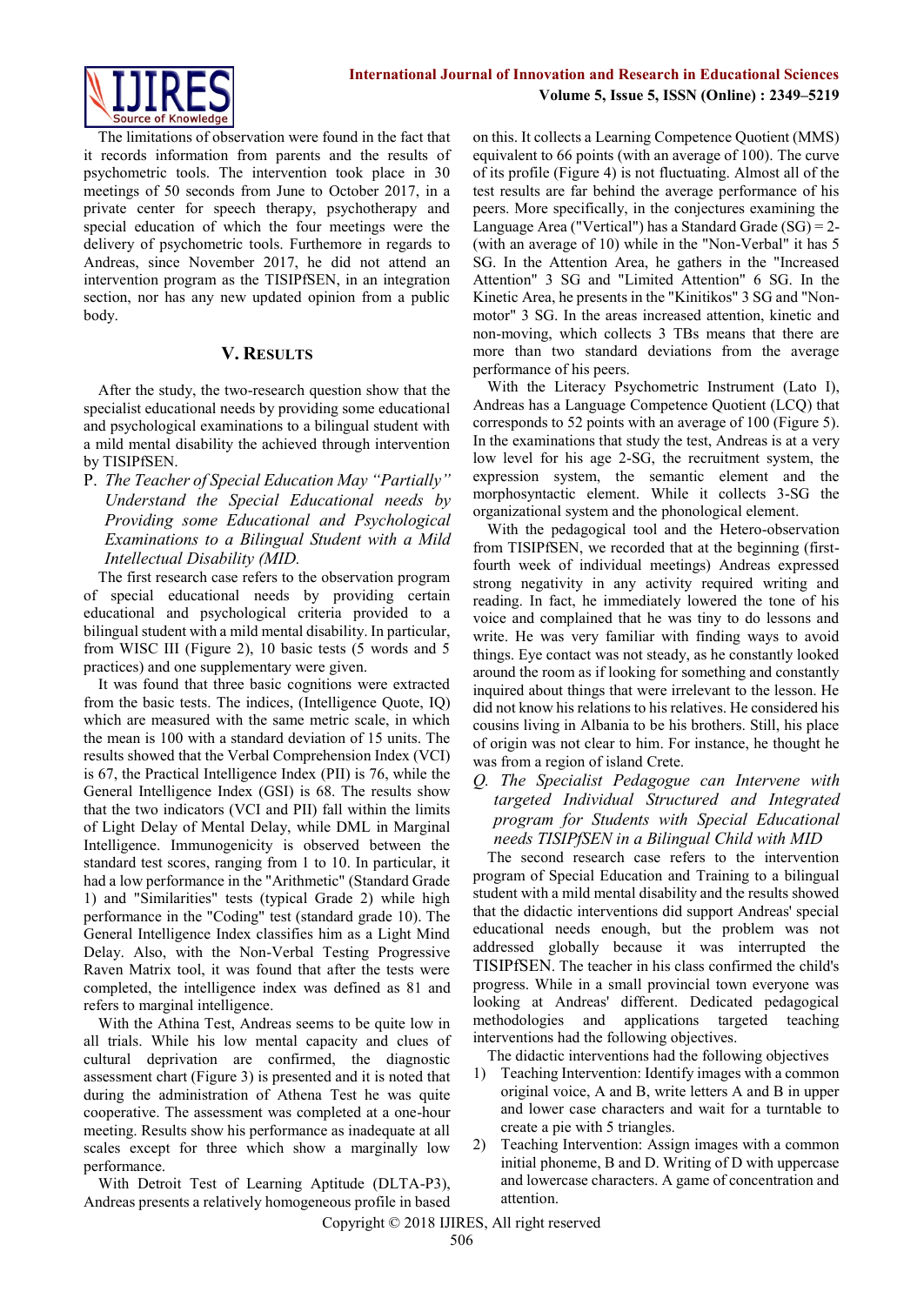

- Teaching Intervention: Distinguishing the letter  $\zeta$  and the letter X. Writing of the letters. Read words from images containing z and  $\xi$  in either an initial or a middle position.
- 4) Teaching Intervention: Writing C and E. Completing words from images containing the letter C.
- 5) Teaching Intervention: Writing H. Phonemic word awareness and writing. Visual distinction of words of the same vocal structure.
- 6) Teaching Intervention: Writing Th (In greek Θ) and I. Visual distinction of words beginning with Th. Snake game.
- 7) Teaching Intervention: Visual distinctions B and I. Pictures starting from B and I, which should categorize them. Game
- 8) Teaching Intervention: Visual distinctions B and D-Cyclones with red letter B and green with letter D. Images to be named starting from B and D. Memory game from corresponding images.
- 9) Teaching Intervention: Writing K, L, M. Visual distinction of the word parcel in words starting with β, such as a step. Game of Practice of Abandonment (When the cat appears, you lose the cheese that has been picked up.
- 10) Teaching Intervention: N, O, P. Painting in labyrinths. Memory game with animals of the same category.
- 11) Teaching Intervention: X. Team play: Start / Continue dialogue, correct waiting and adherence to game rules.
- 12) Teaching Intervention: Creating a reading quote with words of the form. Voice awareness of reading words eg. Mum.

With the interventions, according to the pedagogical tool TISIPISET we recorded in our intercessions that in the Private Center it was usually with his father. His mother came a few times mainly to update the child's course. They needed to travel about 45 minutes from their home to go to the Center, but they were consistently on time and responsible in their financial obligations. His dad, although that being better at speaking Greek than his spouse, faced difficulties in dealing with public services in order to receive financial help for his child's therapies. He eventually managed to do all the required actions. In the referral for the KEDDY's assessment of the region to have a formal diagnosis was unable to respond, and at the appointment that had closed their friend, they did not go or renew it, at least until this time.

The reason for stopping the program was that Andreas' father would start working in the oil mill in the area and there was no one who could bring Andreas to attend.

## **VI. CONCLUSION-PROPOSALS**

In our study, we have tried to highlight the issue of bilingualism in special education for students attending compulsory education in our country. The TISIPfSEN had the effect of improving the academic progress of the student but also of improving their social interaction with adults and peers in the region. Andreas was born in a small town in the periferia of Peloponnese, where his mother only spoke Albanian. At around the age of 3, he returned to Albania,

and he returned to Greece in his 5th birthday and started Greek school. At first, he did not use courtesy rules when he was addressing adults or the way he was asking for something. He was very hesitant when he had to talk to his peers, and his way of communication did not suit the circumstances. However, the inability to continue in the program, the absence of a part of the school's local schooling, makes the student's learning path uncertain and precarious. For this reason, we propose that this study should be explored extensively in the case of pupils where there is no specific educational intervention within the school curriculum and assist parents who are unable to cope with their child's learning difficulties.

#### **REFERENCES**

- [1] Christakis, K, "Modern trends in special education-school inclusion," in the education of children with difficulties, Athens, Atrapos, in greek, 2006, pp. 118-154.
- [2] Torpsten, A, "Translanguaging in a Swedish Multilingual," Multicultural Perspectives, no. 20, pp. 104-110, 18 May 2018.
- [3] Porpodas, K, the reading, Patra: Self-publishing, in greek, 2002.<br>[4] Anagnostopoulos, D K, "The Co-morbidity of learning disorders
- Anagnostopoulos, D K, "The Co-morbidity of learning disorders," Greek medical Records, vol. 18, no. 5, pp. 457- 465, in greek, 2001.
- [5] Law 2817, "Education of Persons with special Educational Needs and other Provisions," National Printing Office (Government Gazette A,), in greek, Athens, 2000.
- [6] Law 3699, "Special Education and Training of People with Disabilities or with Special Educational Needs (SEN)," National Printing Office (Government Gazette A, 199 / 2-10-2008), in greek, Athens, 2008.
- [7] American Psychiatric Association, Diagnostic and Statical Manual of mental Disorders, Fifth Edition, Washington DC, 2013, p. 72.
- [8] World health Organization, International Statistical Classification of Dieseases and Related Health Problems ICD-10, Geneva: Bita Medical Arts, 2003.
- [9] Descoeudres, A, The treatment of retarded children : its principles and methods : application to all children, Athens: Diptyxo, in Greek, 1985.
- [10] Christakis, K, the education of children with special needs, vol. A, Athens: Atrapos, in Greek, 2006.
- [11] Hodapp, R M, "The application of developmental approaches to children with disabilities," in Development and disabilities. Intellectual, sensory and motor impairments, Athens, Metaixmio, in greek, 2003.
- [12] Triarxi-Hermann, V, Bilingualism in childhood. A psycholinguistic approach, K. Dardanos, Ed., Athens: Gutenberg, in greek, 2000.
- [13] Georgogiannis, P, Binligualism and Bilingual Education, Patra: Self-Publishing, in greek, 2008.
- [14] Tzouriadou, M., Sigkolitou, E., Toutountzi, El. & Psoinou, M, Detroit Test - learning cometence (DTLA-P3- DTLA-4). Issue of instructions, Volos: Self-publishing, in greek, 2008.
- [15] Zoniou Sideri, A, People with disabilities and their education, Athens: Pedio, in greek, 2011.
- [16] Drossinou Korea, M, Special Education and Training. The special education proposal for children and young people with special needs, Patra: Opportuna, in greek, 2017.
- [17] Drossinou-Korea, M, "School Inclusion in Italy," Themata Eidikis Agogis, no. 68, pp. 3-19, 2015.
- [18] Petrogiannis, K, Qualitative research in psychology and Education, Athens: Topos, in greek, 2010.
- [19] Papadatos, G, Learning Disabilities and Dyslexia, Athens: Smirniotakis, 2011.
- [20] Ministry of National Education and Religious Affairs Pedagogical Institute, "Framework for the Curriculum for Special Education (FCSE)," in Activities of learnings readiness. Book of the teacher for the pupils with special education needs, Athens, Pedagogical Institute, Organization of Publishing Text Book